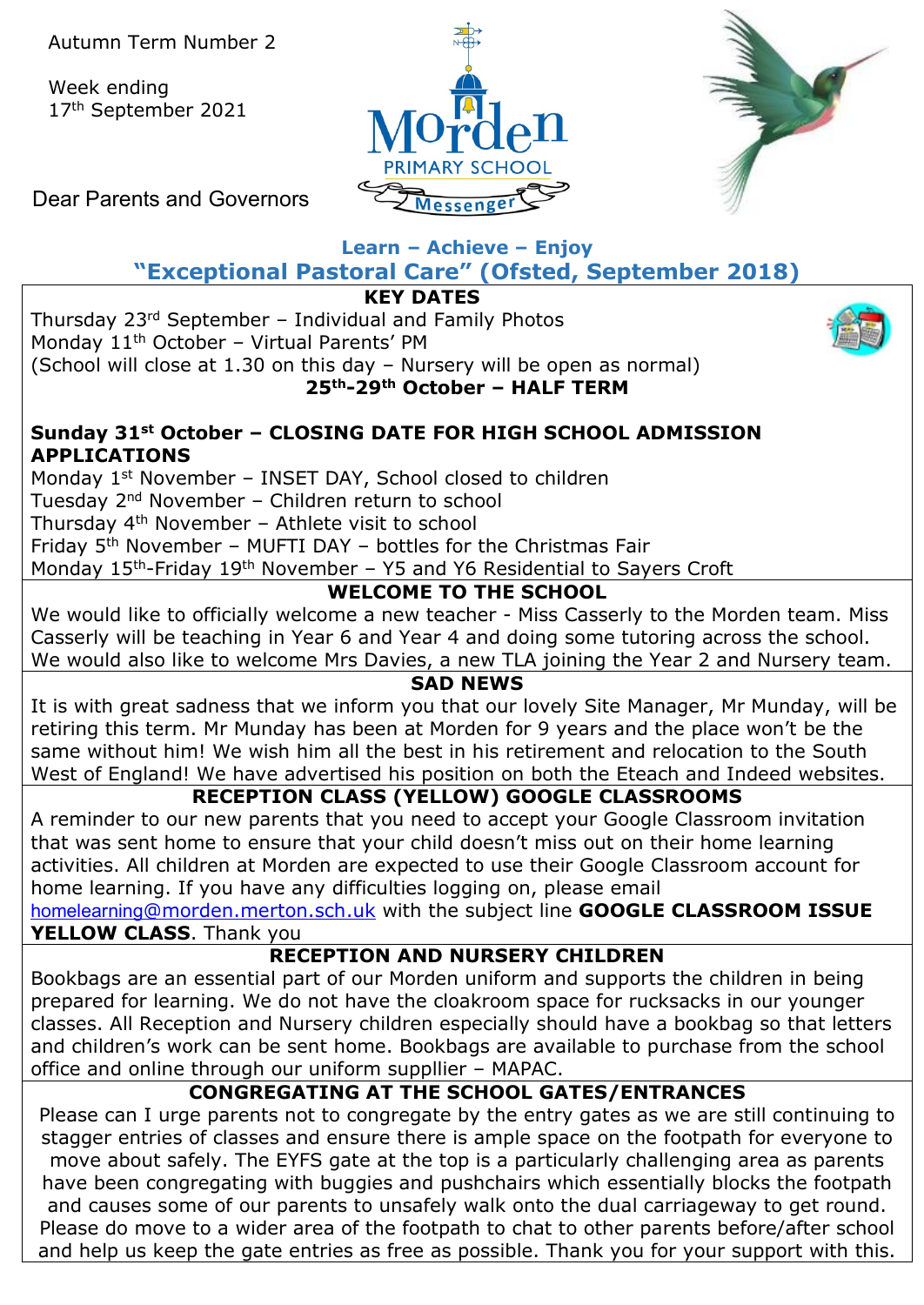# **HEAD GIRL, HEAD BOY, HOUSE CAPTAINS – PUPIL LEADERSHIP TEAM (PLT)**

I am so very proud of our Year 6 children who really challenged themselves to apply for the various leadership positions we have available for the children this year. After writing and presenting their campaign speeches for why they wanted the roles, staff and children across the school democratically voted in a secret ballot. There were some very close results!

#### **Congratulations to our 2021-2022 Pupil Leadership Team: Head Girl: Eleisha; Head Boy: Isireli Deputy Head Girl: Lilymay; Deputy Head Boy: Jibran Rufous House Captains: Russell, Sofia Comet House Captains: Ajay, Benedicta Xantus House Captains: Awais, Amber Zafiro House Captains: Aliyana, Masroor Firecrown House Captains: Caitlin, Sanoshan**

Congratulations to these children and the other children who also campaigned. We are proud of you all. Our next layer of leadership is our Pupil Management team which will be made up of School Council representatives from each of the classes. We look forward to those election results soon!

# **PUPIL PREMIUM FUNDING – DON'T LET YOUR CHILD MISS OUT!**

Did you know that Pupil Premium is extra government money, paid to schools to support children's learning and development? It's quick and easy to find out if we can claim for your child.

## **Are you currently receiving or have received any of the following benefits:**

- · Income Support
- Jobseeker's Allowance (Income Based)
- Employment Support Allowance (Income Related)
- · Child Tax Credit (but not Working Tax Credit) and your annual gross income (as assessed by Her Majesty's Revenue and Customs) is not more than £16,190
- · Working Tax Credit Run-on paid for four weeks after you stop qualifying for Working Tax Credit
- Universal Credit
- Support under part six of the Immigration and Asylum Act 1999
- The guaranteed element of Pension Credit

### **If so, we could be entitled to extra funding to spend on your child's education, and if your child is eligible they can have free school dinners.**

It only takes a couple of minutes to complete the form and is free for us or you to check. Therefore we ask **ALL** parents and carers to either complete a short form online by clicking here: [https://self.merton.gov.uk/service/Pupil\\_Premium\\_and\\_Free\\_School\\_Meals\\_a](https://self.merton.gov.uk/service/Pupil_Premium_and_Free_School_Meals_application) [pplication](https://self.merton.gov.uk/service/Pupil_Premium_and_Free_School_Meals_application) or if you prefer, we do have paper copies in the office. If you haven't already done so, please complete a form and submit to the school as soon as possible. The Government determine the level of funding given to each school annually using information gathered in the Autumn Term Census - this year it will be taken on Thursday 7 October, **so please get any forms to us by Friday 1 October to give us time to check your child's eligibility.**

**Don't let us miss out on this extra money that we could be spending on the children now.**

### **100 LAPS OF KINDNESS SPONSORSHIP EVENT**

Congratulations to the following children who were our top sponsors for our 100 Laps of Kindness event.

**1st prize went to Mason in Y1 2nd prize went to Hannah in Y2.**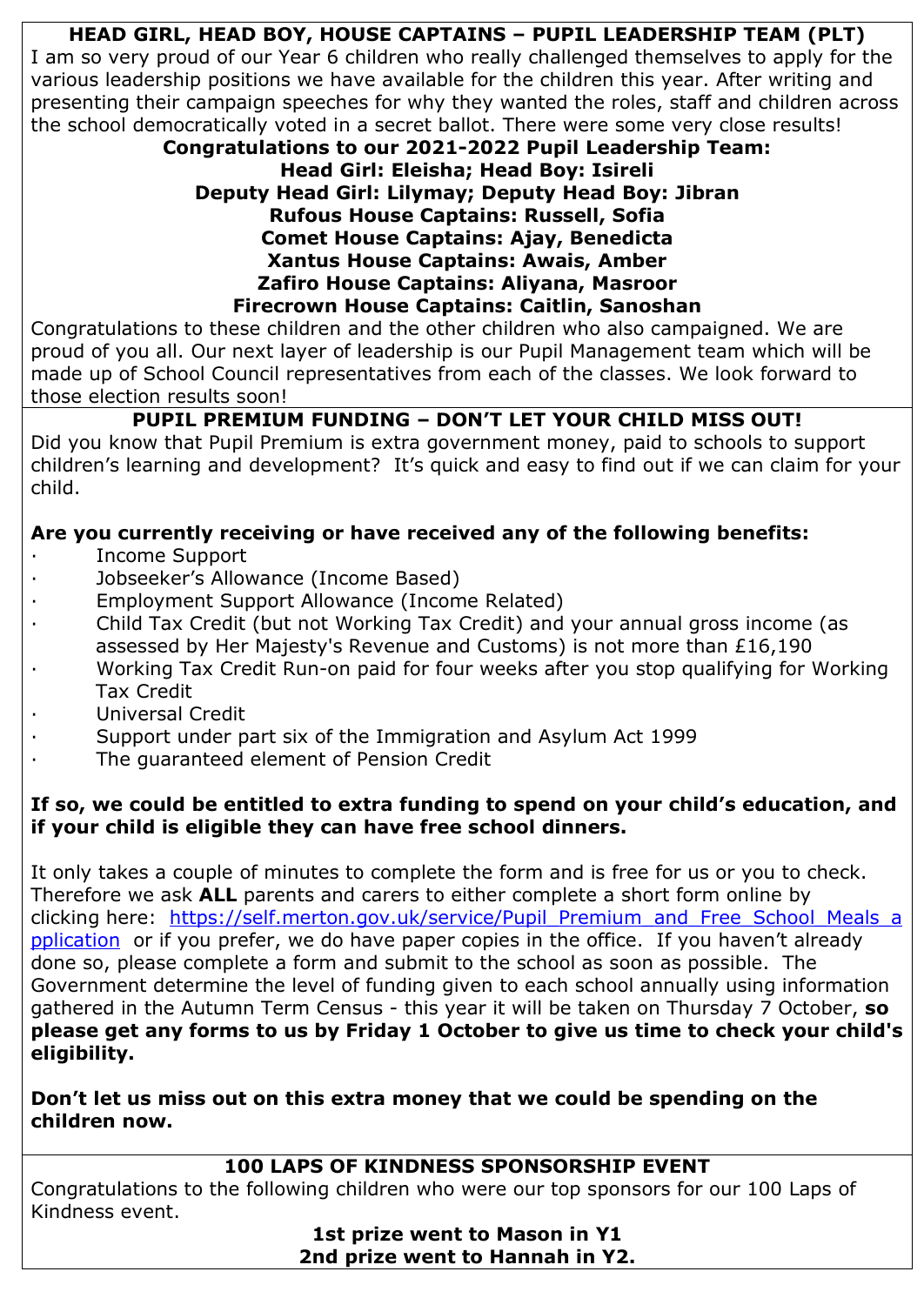#### **Other top sponsors were:**

Nursery: Troy

Reception: Johannes, Fatima

Red: Amy-Grace, William, Mason, Maria

Green: Cleo, Mason, Hannah, Saoirse

Blue: Cody-Joe, Taliah

Purple: Hazel, Lovinda

Silver: Jessica

Thank you everyone for your support!

#### **NATIONAL FILM WEEK**

We have been fortunate to secure tickets for the National Film Week. Our understanding is that each school will be the only one present in the cinema for covid-protective measures. 11<sup>th</sup> November - Y1 and Y2 Sutton Cinema

12<sup>th</sup> November - Y5 and Y6 Haymarket

12th November – Y4 Sutton Cinema

16th November – Y3 Sutton cinema

#### **LEARNERS OF THE WEEK**

Congratulations this week's Learners of the Week

w/e 17th September WEEK 2

 $\overline{+}$ 

| <b>CLASS</b>  | <b>LEARNER OF THE WEEK</b> |                                                                                                                        |             | <b>HIGH 5 - VALUE WINNER</b>                                                                |  |  |
|---------------|----------------------------|------------------------------------------------------------------------------------------------------------------------|-------------|---------------------------------------------------------------------------------------------|--|--|
|               | <b>NAME</b>                | <b>REASON</b>                                                                                                          | <b>NAME</b> | <b>REASON</b>                                                                               |  |  |
| Yellow        | Kaydeigh                   | For demonstrating her addition continuous<br>provision.                                                                | Ayeza       | Respect: for assisting her friends/teachers<br>to tidy up.                                  |  |  |
| Red           | Dunya.                     | Fantastic literacy learning                                                                                            | Ares        | Teamwork – helping all his friends in class                                                 |  |  |
| Green         | Charlotte                  | Showing 100% in all her learning this week.<br>Well done                                                               | Jaishan     | Resilience in his learning this week, well<br>done.                                         |  |  |
| Blue          | Cody-Joe                   | Excellent engagement in all his lessons                                                                                | Taliah      | Challenge - for trying hard this wee                                                        |  |  |
| Purple        | Ryan                       | For a fantastic plan for his storm story                                                                               | Natalia     | Taking responsibility for improving her<br>writing.                                         |  |  |
| <b>Silver</b> | Jude                       | For working with 100% effort all week in maths.                                                                        | Sama        | Resilience: For ignoring distractions and<br>putting 100% effort into your own<br>learning. |  |  |
| Gold          | Diana                      | Super participation throughout history lesson<br>understanding the importance of the Rive Nile<br>to Ancient Egyptians | Beatrix     | Challenge: developing her football skills in<br>P.E.                                        |  |  |

| Hummingbird Team Point Chart: Autumn 1 2021 |               |              |        |                |                  |  |  |
|---------------------------------------------|---------------|--------------|--------|----------------|------------------|--|--|
| whole school                                | <b>Rufous</b> | <b>Comet</b> | Zafiro | <b>Xanthus</b> | <b>Firecrown</b> |  |  |
| wc 2.9.2021                                 | 51            | 56           | 45     | 45             | 55               |  |  |
| wc 9.9.2021                                 | 112           | 116          | 104    | 107            | 139              |  |  |
| wc 16.9.2021                                |               |              |        |                |                  |  |  |
| wc 23.9.2021                                |               |              |        |                |                  |  |  |
| wc 30.9.2021                                |               |              |        |                |                  |  |  |
| wc 7.10.2021                                |               |              |        |                |                  |  |  |
| wc 14.10.2021                               |               |              |        |                |                  |  |  |
| wc 21.10.2021                               |               |              |        |                |                  |  |  |
| Total                                       | 163           | 172          | 149    | 152            | 194              |  |  |